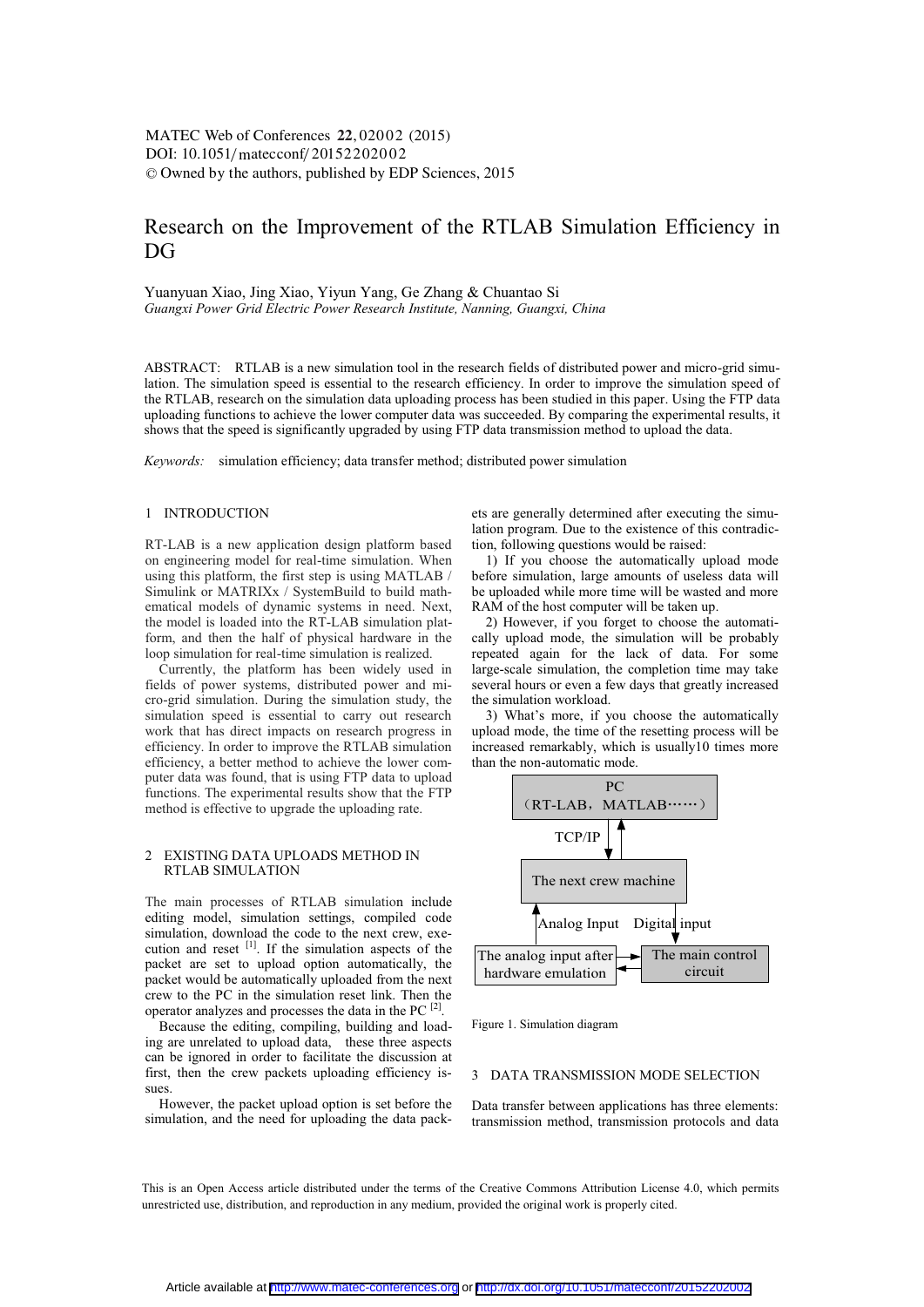

Figure 2. Simulation reset packets uploading and time-consuming relationship diagram

formats. However, there are three methods of data transmission at present [3]:

1) Socket method

Socket method is a typical C / S -interactive mode, which is an easy interactive including a client and a server. Server accesses are through the IP address and port to provide services, while clients are connected to the specified port of server for message exchange.

2) FTP / file sharing server mode

This kind of interactive mode is suitable for large amounts of data interaction. System A and system B determine file server addresses, file naming, file content format content, then upload files to the file server for data exchange.

3) Database shared data mode

System A and system B are connected to the same table of the database server for data exchange. When the system A requests system B to process data, the A insert a data which the B follows to deal with.

4) Message mode

System A and System B are exchanging the data via a message server. System A sends a message to the server and the server pushes the message to B when the message format is accepted.

Comparing the several transmission methods, the FTP method is found to have the function to copy the file from the client to the server. FTP client can release commands to the server to download files, upload files, create or change the direction on the server. And it has a graphical interface software. The FTP transmission method is easy to serve the general public with no authentication. Therefore, the FTP mode will be used to explore the data transmission efficiency in this paper.

# 4 USING FAT FOR DATA TRANSMISSION IN THE RTLAB

# 4.1 *FTP application to RTLAB data transmission*

From the main features of the FTP, we know that it allows the user to connect a remote computer running FTP server program to view the files. Then the file is copied from the local computer on a remote computer or the local computer files is sent to a remote computer [4]. It is shown as follows: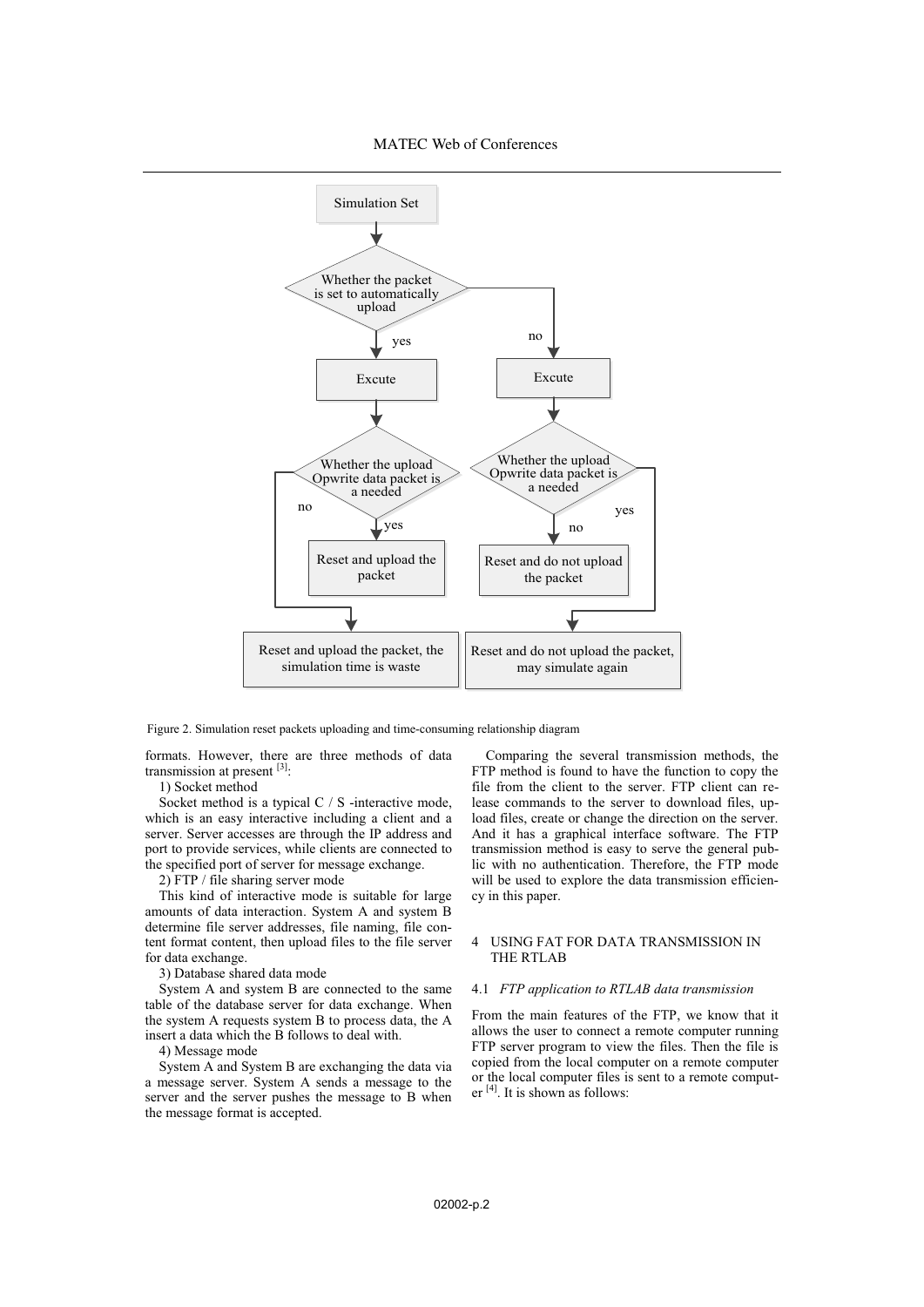

Figure 3. Uploaded using FTP mode

Table 1. Upload time sheets of model 1 (units/s)

| Simulation<br>time | Automatically<br>upload mode | FTP mode | Time consuming gap | The<br>-of<br>percentage<br>time-consuming reduced |
|--------------------|------------------------------|----------|--------------------|----------------------------------------------------|
| 30s                | 69.2                         | 17.7     | 51.5               | 74.42%                                             |
| 1 <sub>min</sub>   | 70.1                         | 18.2     | 51.9               | 74.04%                                             |
| $2 \text{ min}$    | 70.3                         | 18.8     | 51.5               | 73.25%                                             |
| $5 \text{ min}$    | 71.1                         | 18.9     | 52.2               | 73.42%                                             |
| $10 \text{ min}$   | 72.6                         | 19.1     | 53.5               | 73.69%                                             |



Figure 4. Main flow simulation optimized

As it is at the time to upload data from the next crew, there is a need to install and run the FTP server in the control panel and lower machine first. The path of the data stored in the next crew should be confirmed after executing the simulation and reset. Read the next crew machine data on the operations master through FTP mode, and optionally upload the available data. After using the new method, the simulation data packets do not need to be performed, and the efficiency and flexibility of the next crew data uploading can be effectively improved. The main flow of the proposed optimization of the RT-LAB simulation is shown in the Figure 4.

#### 4.2 *Comparison of the FTP mode and the original*

In order to verify whether the transfer rate is improved by using the FTP mode, three kinds of different complex levels of model were chosen to be verified. The models were shown in figure 5.

Verification testing process is shown as follows:

Simulate the same model in different lengths of time, and respectively record the time of the automatically uploading and the FTP model. And the recorded time was shown in the following chart.

(1)The time recording of the data uploaded by simulating model 1.

The recorded time was plot as figure 6.

(2)The time recording of the data uploaded by simulating model 2:

The recorded time was plot as figure 7.

(3)The time recording of the data uploaded by simulating model 3: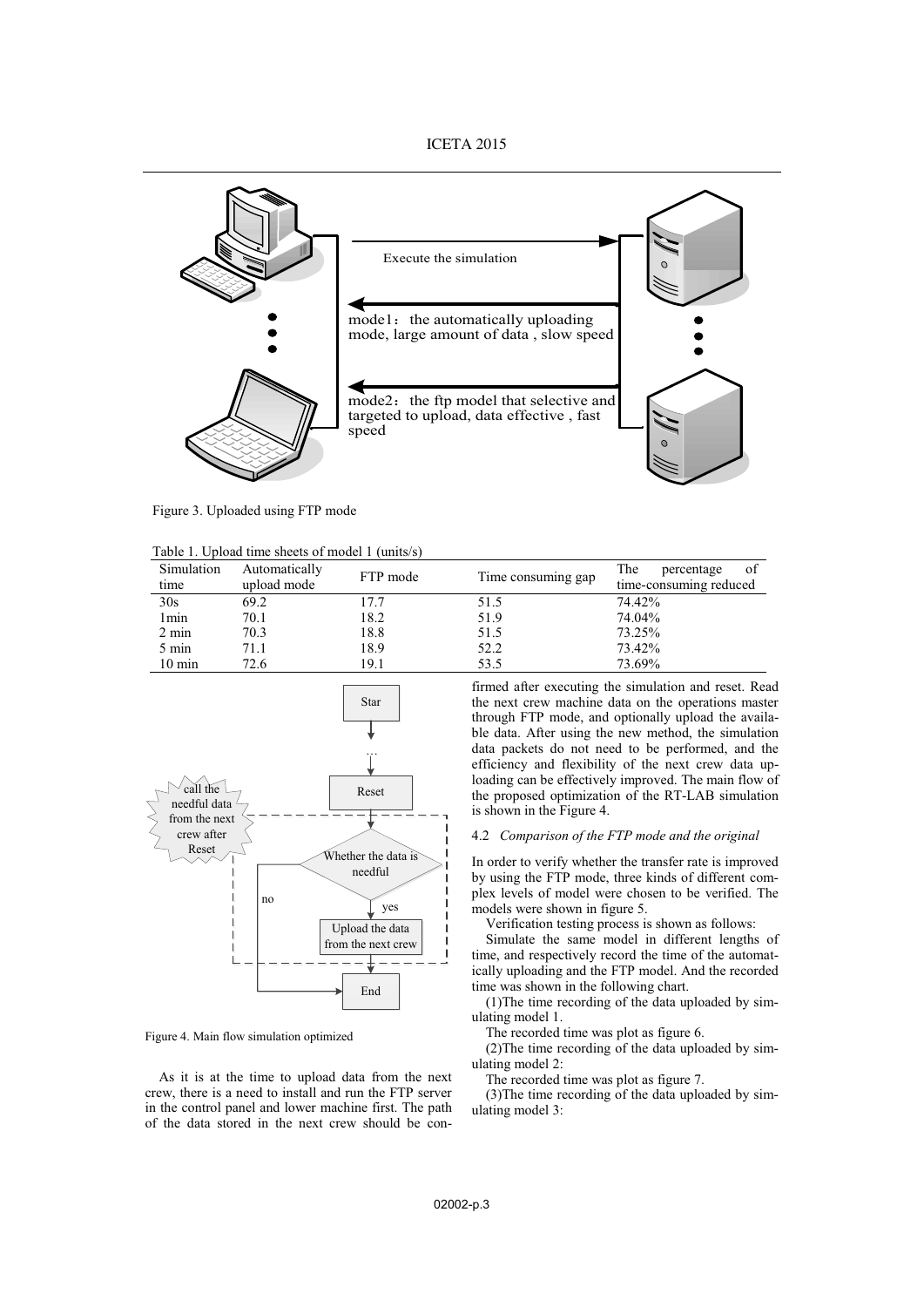



Figure 5. Model figure for the simulation test



Figure 6. Upload time record of model 1

| Table 2. Upload time sheets of model 2 (units/s) |
|--------------------------------------------------|
|--------------------------------------------------|

| Simulation<br>time | Automatically<br>upload mode | FTP mode | time consuming gap | percentage of time-consuming reduced |
|--------------------|------------------------------|----------|--------------------|--------------------------------------|
| 30s                | 68.4                         | 16.1     | 52.3               | 76.46%                               |
| 1 <sub>min</sub>   | 69.6                         | 16.2     | 53.4               | 76.72%                               |
| 2min               | 70.4                         | 16.1     | 54.3               | 77.13%                               |
| 5 <sub>min</sub>   | 70.9                         | 16.9     | 54                 | 76.16%                               |
| 10 <sub>min</sub>  | 72.8                         | 17.9     | 54.9               | 75.41%                               |
|                    |                              |          |                    |                                      |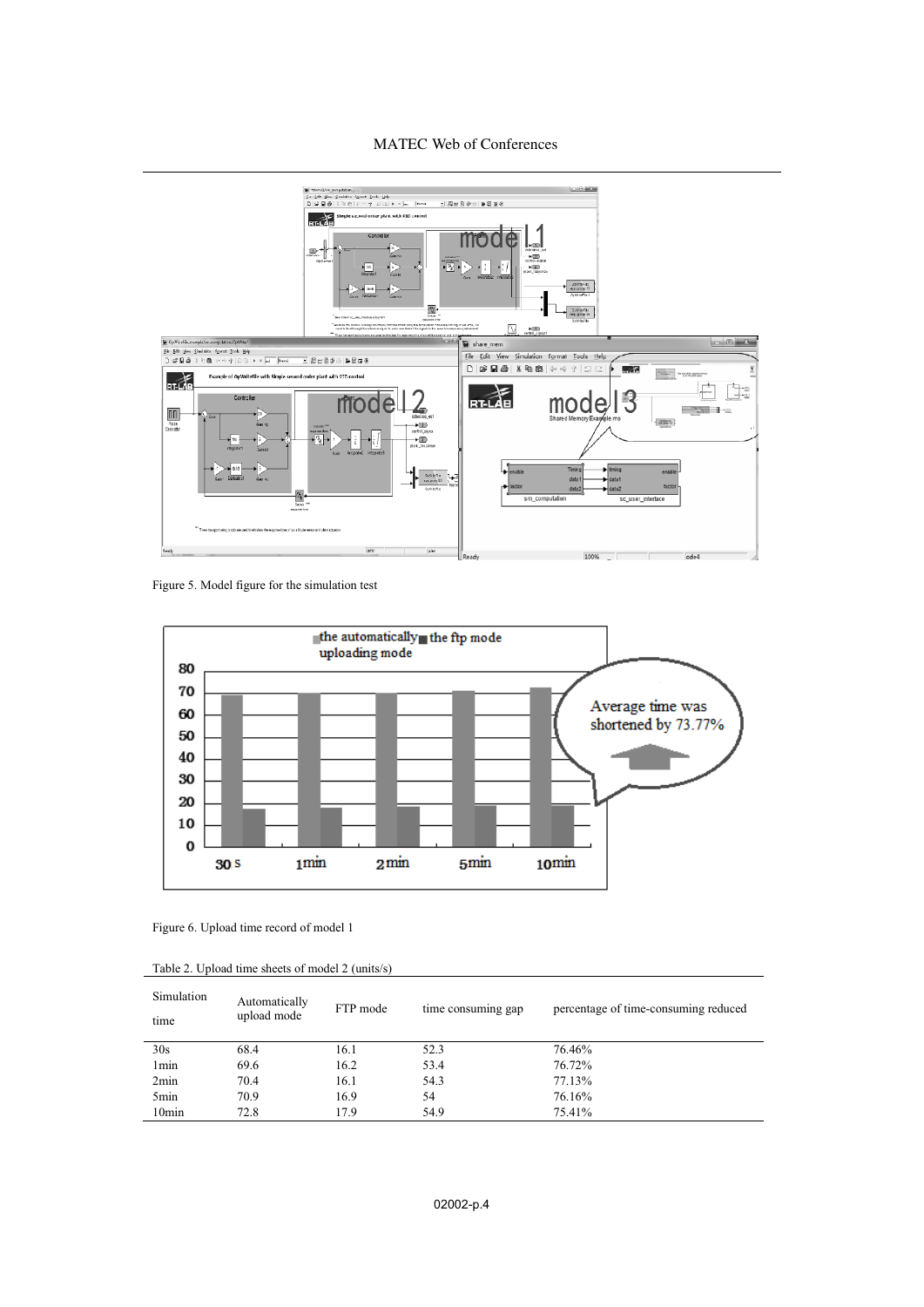



Figure 7. Upload time record of model 2

| Table 3. Upload time sheets of model 3 (units/s) |  |
|--------------------------------------------------|--|
|--------------------------------------------------|--|

| Simulation<br>time | Automatically<br>upload mode | FTP mode | time consuming gap | the percentage of time-consuming<br>reduced |
|--------------------|------------------------------|----------|--------------------|---------------------------------------------|
| 30s                | 70.8                         | 15.2     | 55.6               | 78.53%                                      |
| 1 <sub>min</sub>   | 71.1                         | 15.8     | 55.3               | 77.78%                                      |
| 2min               | 72.6                         | 16.1     | 56.5               | 77.82%                                      |
| 5 <sub>min</sub>   | 74.8                         | 16.6     | 58.2               | 77.81%                                      |
| 10 <sub>min</sub>  | 75.6                         | 17.2     | 58.4               | 77.25%                                      |



Figure 8. Upload time record of model 3

The recorded time was plot as figure 8.

The above chart shows simulation of the same model in different lengths of time. When using FTP mode to read the next crew machine data to avoid waiting for uploading the burdensome data packets that does not

require, the speed was significantly faster that reading the data from the next crew were less than 20s.

(4)Then the different complex models were simulated in the same length of time, and the next crew data were uploaded by using the two models. The different time was recorded and plotted as follows: